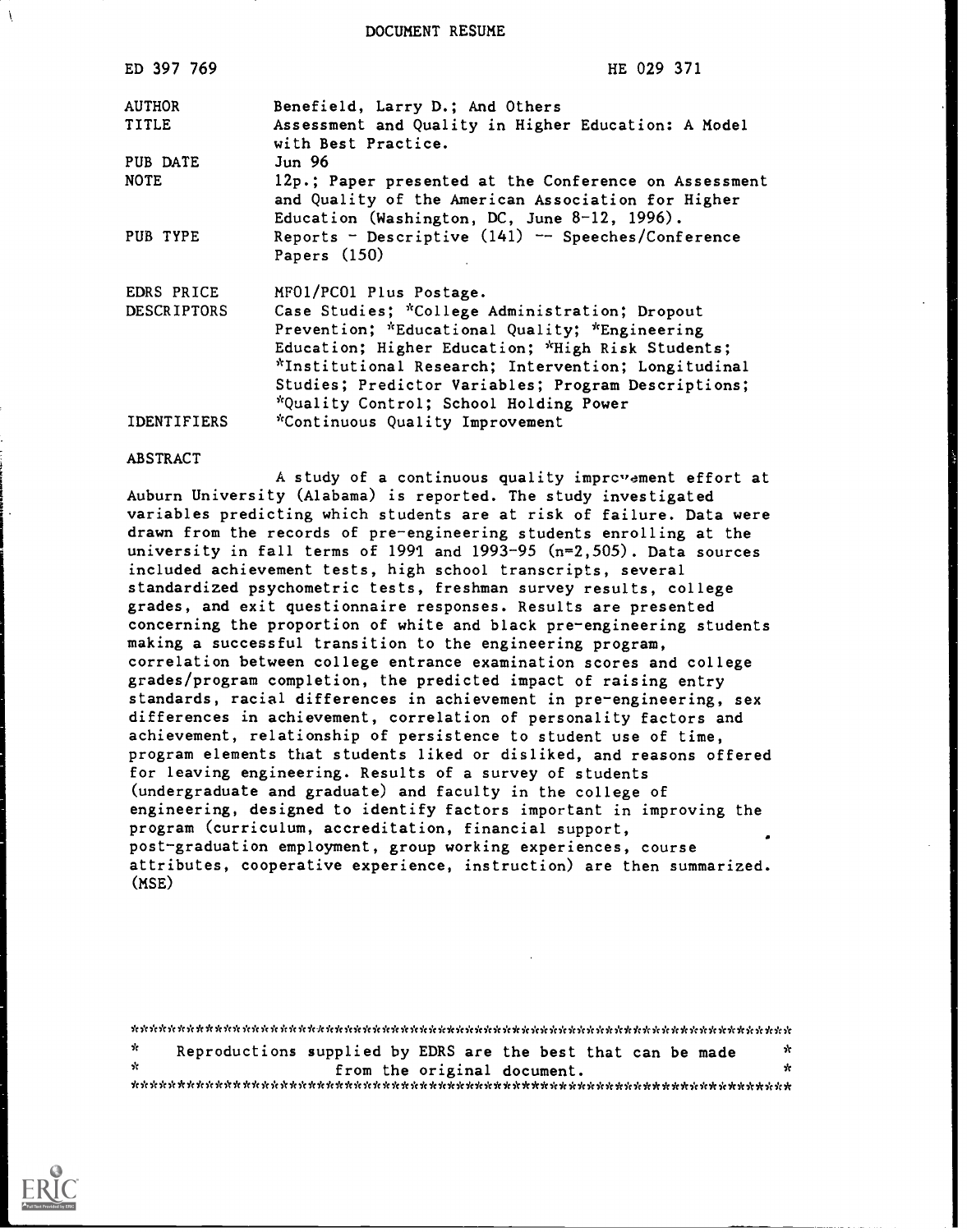# ASSESSMENT AND OUALITY IN HIGHER EDUCATION:

**s** such as a set of the set of the set of the set of the set of the set of the set of the set of the set of the set of the set of the set of the set of the set of the set of the set of the set of the set of the set of the

## A MODEL WITH BEST PRACTICE

LARRY D. BENEFIELD and WILLIAM P. WALKER College of Engineering GLENNELLE HALPIN, GERALD HALPIN, and LANDA TRENTHAM College of Education Auburn University

# BEST COPY AVAILABLE

Presentation at the 1996 AAHE Conference on Assessment and Quality, Washington, DC, June 1996.

PERMISSION TO REPRODUCE AND<br>DISSEMINATE THIS MATERIAL HAS BEEN GRANTED BY

Larry D. Benefield

TO THE EDUCATIONAL RESOURCES<br>INFORMATION CENTER INFORMATION CENTER (ERIC)

U S DEPARTMENT OF EDUCATION<br>Office of Lducational Research and Improvement<br>EDUCATIONAL RESOURCES INFORMATION

- CENTER (ERIC)<br>This document has been reproduced as<br>received from tho porson or organization originating it
- 0 Minor changes have boon made to Improve reproduction quality
- Points of view or opinions slated in this document do not necessarily represent official OERI position or policy

ED 397 769

 $\bullet$  and  $\bullet$ 

 $6650$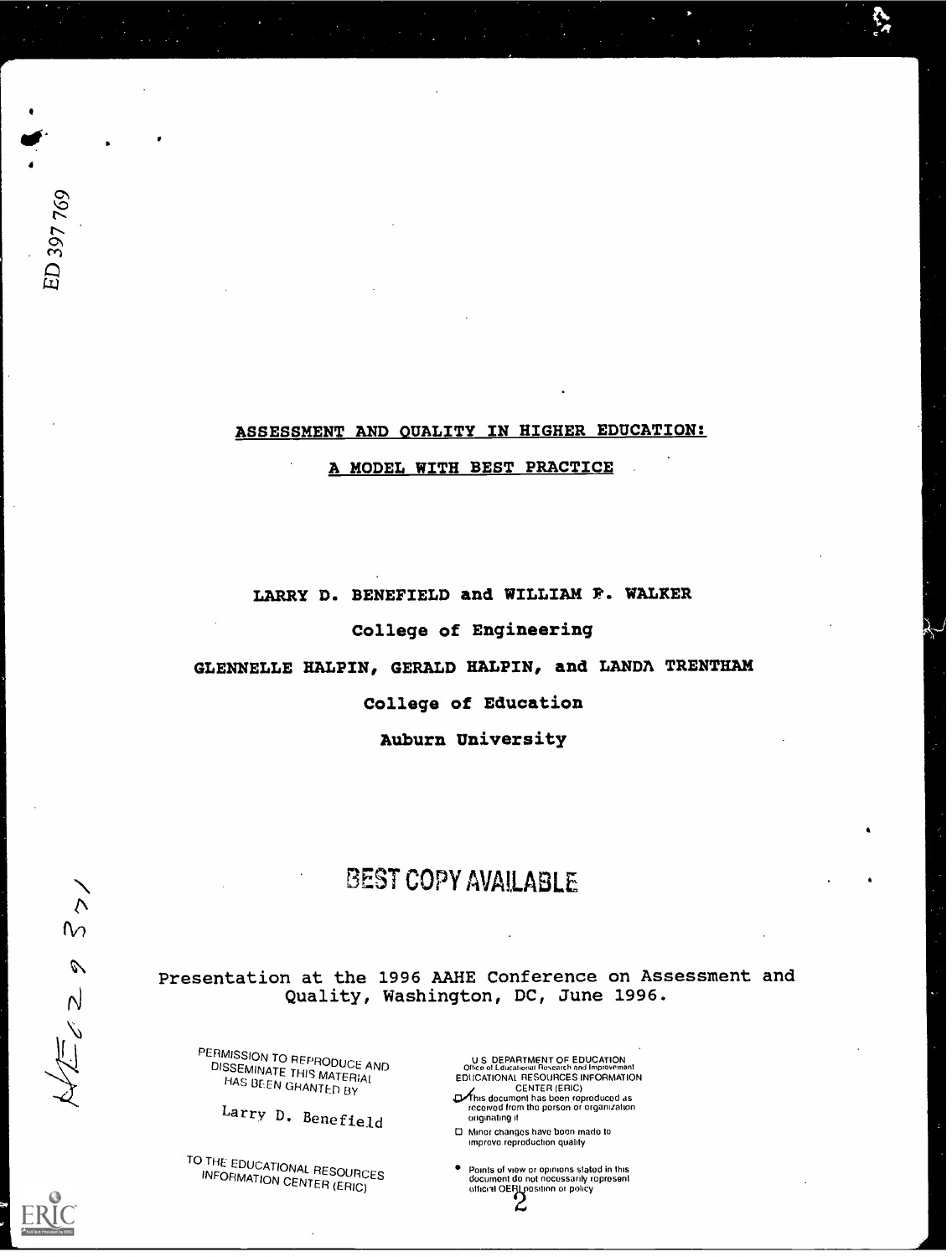

AUBURN UNIVERSITY COLLEGE OF ENGINEERING

CONTINUOUS IMPROVEMENT MODEL



 $\overline{3}$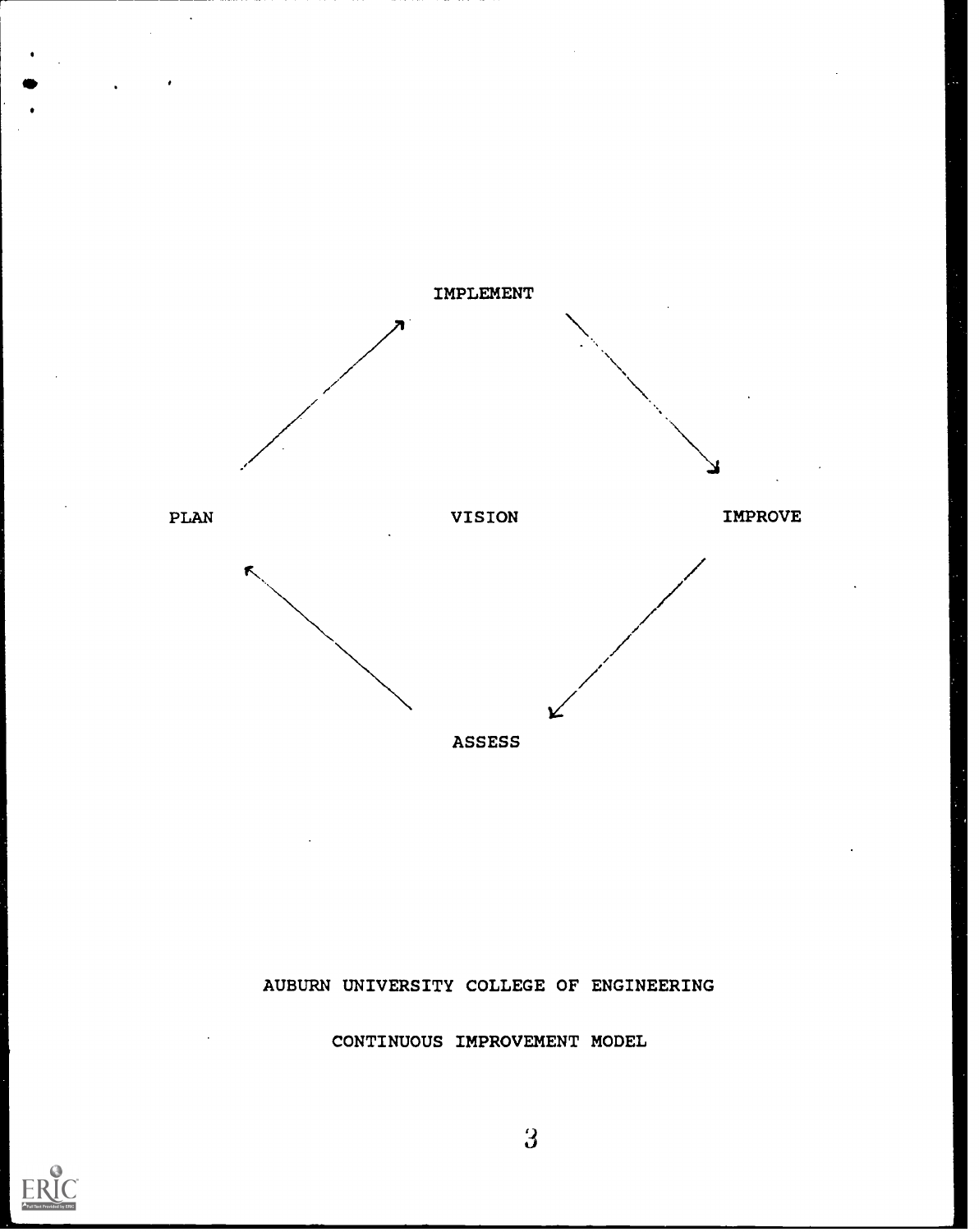The focus of this research is on assessment aimed at student retention as well as on quality improvement throughout the higher

educational experience.

## ASSESSMENT AIMED AT STUDENT RETENTION

## Objectives

Specific program objectives are to predict which students are at risk of failure and to develop intervention strategies that will reduce failure of at-risk students.

## Data Base

The data base is from an ongoing longitudinal study of student retention in engineering beginning with data from 1991. Included to date are students entering Auburn University as pre-engineers fall, 1991 ( $\underline{N} = 837$ ); fall, 1993 ( $\underline{N} = 547$ ); fall, 1994 ( $\underline{N} = 531$ ); and fall, 1995  $(N = 590)$ .

#### Sources of Data

Sources of data were achievement tests, high school transcripts, the Myers-Briggs Personality Type Indicator, the College Student Inventory, Group Embedded Figures Test, College Freshman Survey, college grade reports, and an exit questionnaire.

## Preliminary Results of Assessment Aimed at Student Retention

- 1. Of the 837 students who began as freshmen in the preengineering program in 1991, only 53.6% successfully made the transition to engineering. Furthermore, there were 91 black students in the pre-engineering group, and only 33% (30) students made the transition to engineering. Hence, one must conclude that the attrition of students in engineering is quite high, but the attrition of black students is much higher than that of their white counterparts.
- 2. In general, there is a direct correlation between ACT scores<br>and grades students received in a particular course. For and grades students received in a particular course. example, the mean ACT composite score for the 29 students from the 1991 freshman class who received an F in Computer Science was 21.8, while the mean score for the 84 students who received an A was 27.6. A similar relationship holds for the mean ACT math score.



3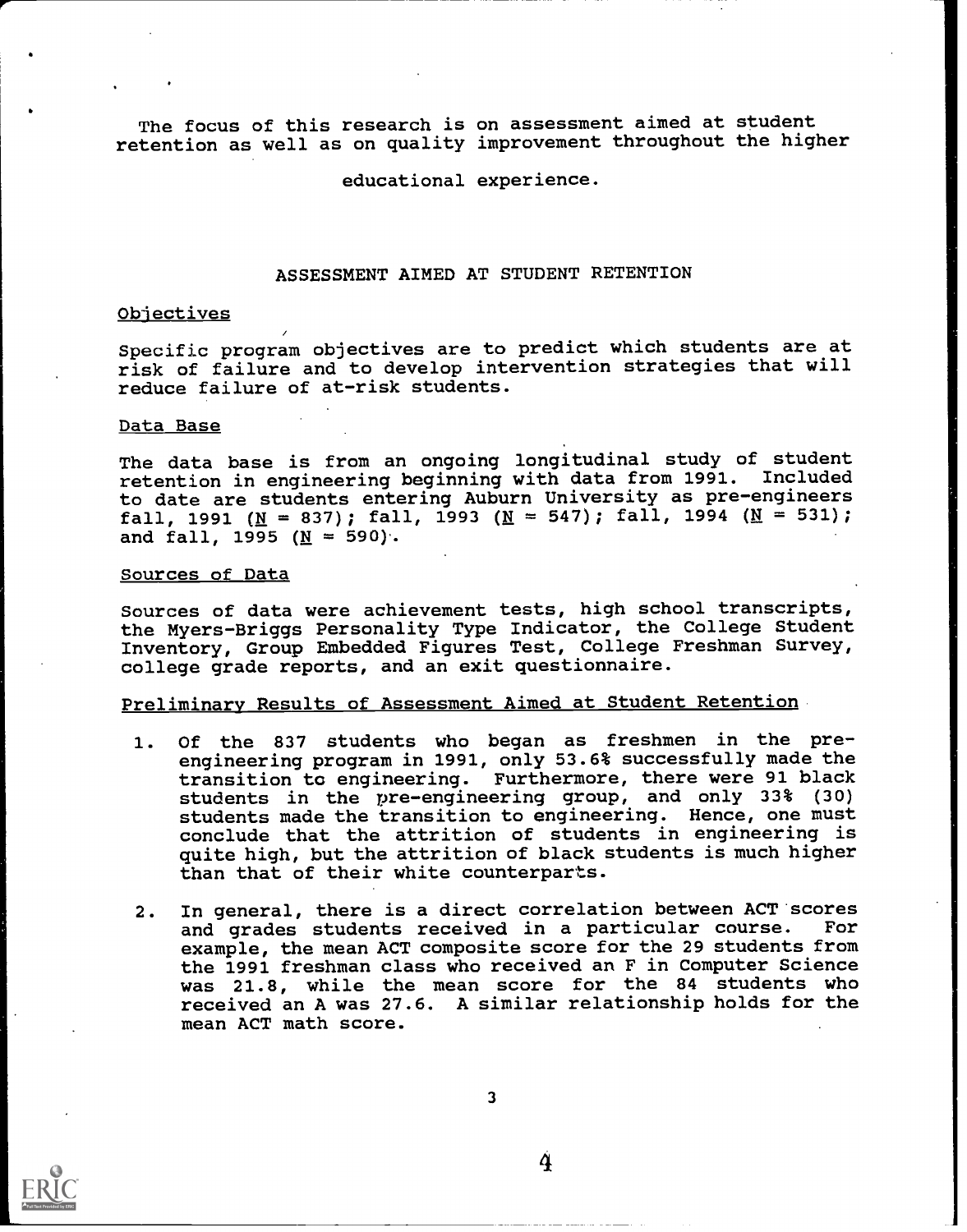- 3. There appears to be a strong correlation between ACT scores and successful completion of the pre-engineering program. The correlation coefficient for the ACT composite score was .34. For the ACT math score, it was .38. The mean ACT composite score for students who successfully completed the preengineering program was 26.27, and the mean ACT math score was 26.45.
- 4. Comparing the total number of 1991 freshman students wit'l an ACT composite score greater than or equal to a particular value with the number of students who successfully completed the pre-engineering program shows that almost 71% of the students who entered with a score of 27 successfully completed the pre-engineering program, while only 60% of the students who entered with a score of 24 were successful.
- 5. The impact of raising the minimum ACT composite score for admission to pre-engineering would have a devastating effect<br>on minority students. Data for the 1991 pre-engineering Data for the 1991 pre-engineering students indicate that the mean for white students was 25.6<br>and the mean for black students was 21.8. The score and the mean for black students was 21.8. distribution was such that 86% of the white students had ACT composite scores higher than the 21.8 mean value for black' students while only 14% of the white students had scores lower<br>than the 21.8 mean. These data suggest that academic These data suggest that academic potential may be one factor which must be considered when seeking solutions to the problem of high attrition for black students in engineering.
- 6. To determine if factors other than academic potential contribute to the retention problem of black students in preengineering, black students and white students were matched on the basis of ACT composite scores using a random number<br>generator to select the white students. Eighty-one students generator to select the white students. Eighty-one students in each respective group were compared. white students successfully completed pre-engineering while only 33% of the black students successfully completed  $pre$ engineering. Hence, it must be concluded that factors other than academic potential, as measured by the students' performance on the ACT, play a role in determining if black students will be able to complete pre-engineering successfully.



4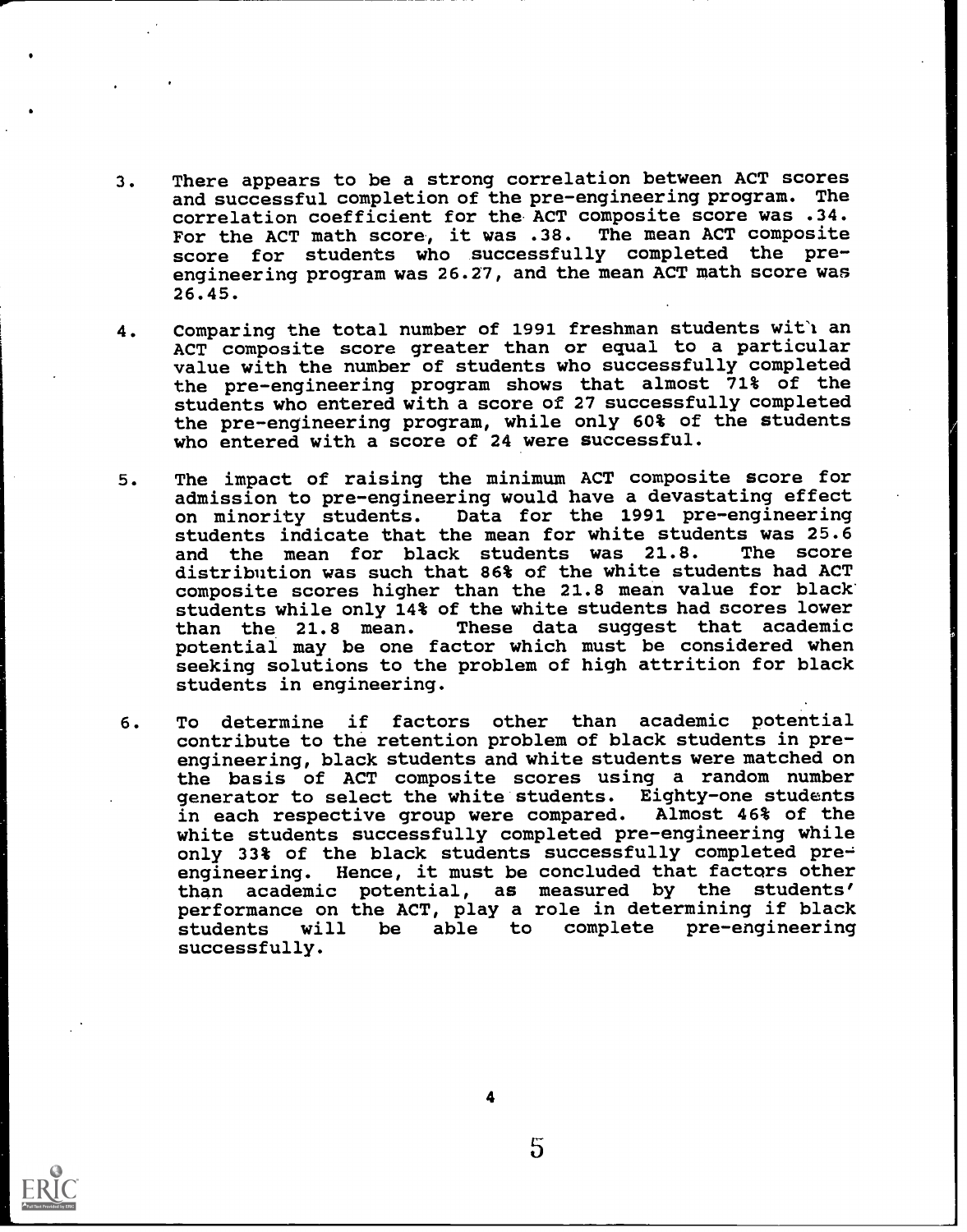- 7. A very strong relationship (correlation coefficient of .55) existed between first quarter GPA and successful completion of<br>the pre-engineering program. For the 1991 pre-engineering the pre-engineering program. For the 1991 pre-engineering<br>engineering program. For the 1991 pre-engineering was students, the mean GPA for those admitted to engineering was 3.0, while that for students not admitted because of grades was 1.89. The mean first quarter GPA for those students not admitted to engineering but with overall GPAs equal to/greater than 2.2 was 2.0. Hence, it appears that there is little difference in the overall grades of students not admitted to engineering with grades less than 2.2 and those not admitted with grades equal to/greater than 2.2.
- 8. The eight pre-engineering courses with the lowest mean grade which had enrollments of 100 students or more were Chemistry 102, Chemistry 101, Physics 220, History 101, Chemistry 104, History 102, Chemistry 103, and Math 160. The mean grade for these courses ranged from a low of 1.5 for Chemistry 102 to a<br>high of 2.2 for Math 160. In all of these courses, white high of 2.2 for Math 160. In all of these courses, white students performed better than black students. Because of the diverse nature of these courses, these findings suggest that bridge or academic assistance programs limited to math and science courses might be too narrow an approach for effective intervention.
- 9. For the 1993 pre-engineering student group as a whole, strong correlations were found between ACT composite scores and first and second quarter GPAs and also between ACT math scores and<br>first and second quarter GPAs. The correlations were also first and second quarter GPAs. quite strong when the students were classified on the basis of sex. When the 1993 students were classified on the basis of race, very strong correlations were observed for white students, but the correlations did not hold for the black students. For example, the correlation coefficient for the relationship between first quarter GPAs for white students and<br>their ACT math scores was .53. However, for black students their ACT math scores was .53. the coefficient value dropped to .06.

Care should be taken in comparing the correlations for the different racial groups because only 33 black students were<br>included in the 1993 data base. When data from the 1991 included in the 1993 data base. When data from the 1991<br>freshman, class, which, contained, 91 black, students, were freshman class which contained analyzed, the correlation coefficient for the relationship between first quarter GPA and ACT math score was .42.



5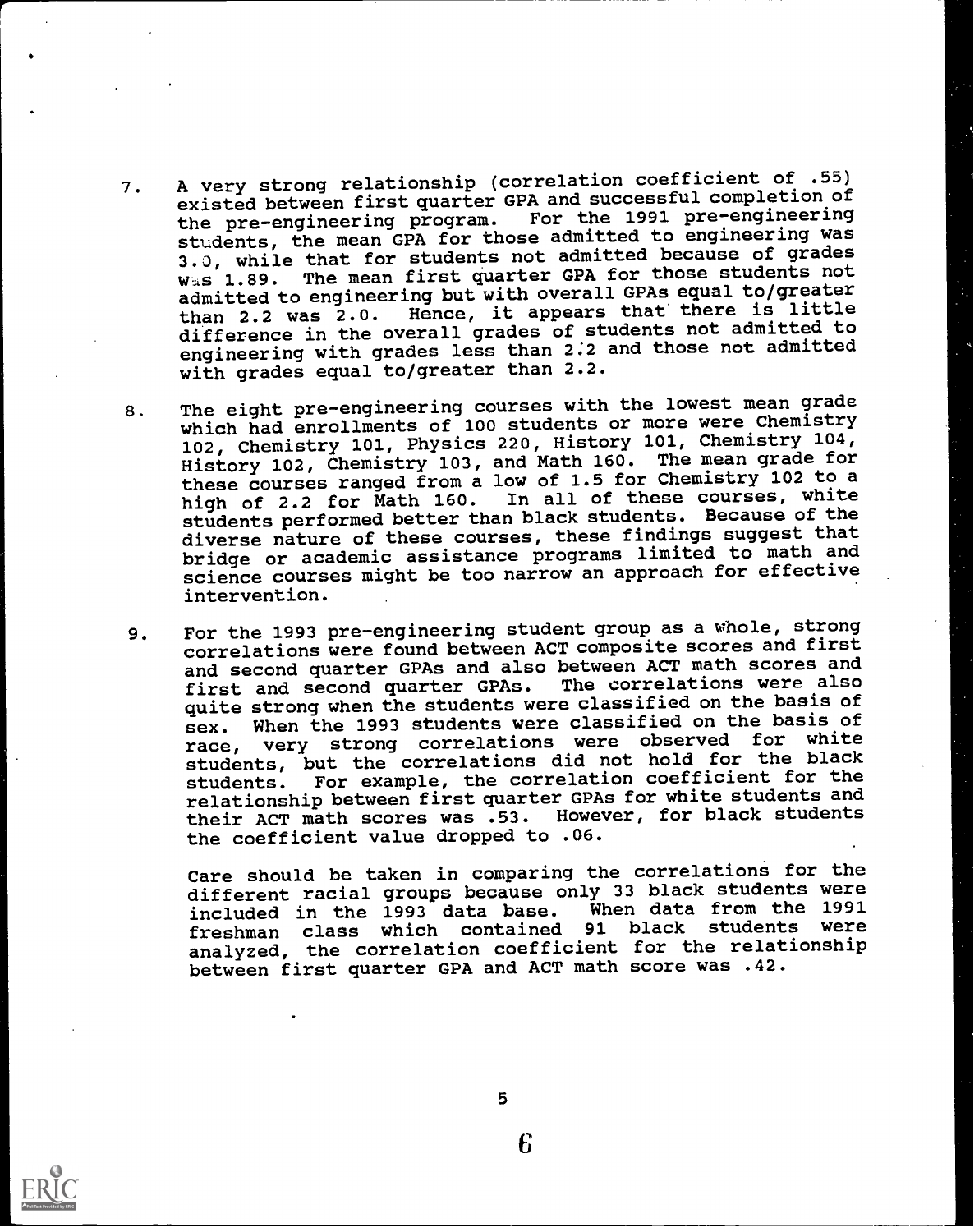- 10. Except for the Thinking/Feeling preference scale on the Myers-Briggs Type Indicator, the 1993 pre-engineering students were fairly equally divided relative to their preference on each MBTI preference scale. For the Thinking/Feeling preference scale, approximately 64% of the students were classified as thinking while 36% were classified as feeling.
- 11. Attempts to correlate the first and second quarter GPAs for the 1993 pre-engineering students as a group with the MBTI preference scales were, in general, unsuccessful. strongest correlation observed was -.14 between the second quarter GPA and the Perceiving/Judging scale. However, when the correlations were computed for males and females and for<br>different racial groups, a number of fairly strong different racial groups, a number relationships were seen.

For female students the correlation was -. 21 between second quarter GPA and the Extraversion/Introversion scale and -.24 between second quarter GPA and the Perceiving/Judging scale. No correlation this strong was found for male students. The strongest relationship noted for this group was -.11 between second quarter GPA and the Thinking/Feeling scale.

For black students the strongest relationships were noted between first quarter GPA and the Extraversion/Introversion scale  $(r = -.20)$  and between first quarter GPA and the Thinking/Feeling scale  $(r = .23)$ . The strongest relationship noted for white students was between second quarter GPA and the Perceiving/Judging scale  $(\Sigma = -.12)$ .

- 12. Correlations for the Group Embedded Figures Test administered to the 1993 pre-engineering students and first and second quarter GPAs were .11 and .10 respectively.
- 13. A number of strong correlations were observed between responses to questions on the College Student Inventory and first and second quarter GPAs. The strongest relationships were observed for the predicted academic difficultly scale ( $r$ = -.34 and -.31 respectively), the student's assessment of<br>his/ber high school performance (r = -.44 and -.48 his/her high school performance  $(r = -.44$ respectively), and the student's assessment of his/her composite score on the ACT ( $r = .41$  and .34 respectively).

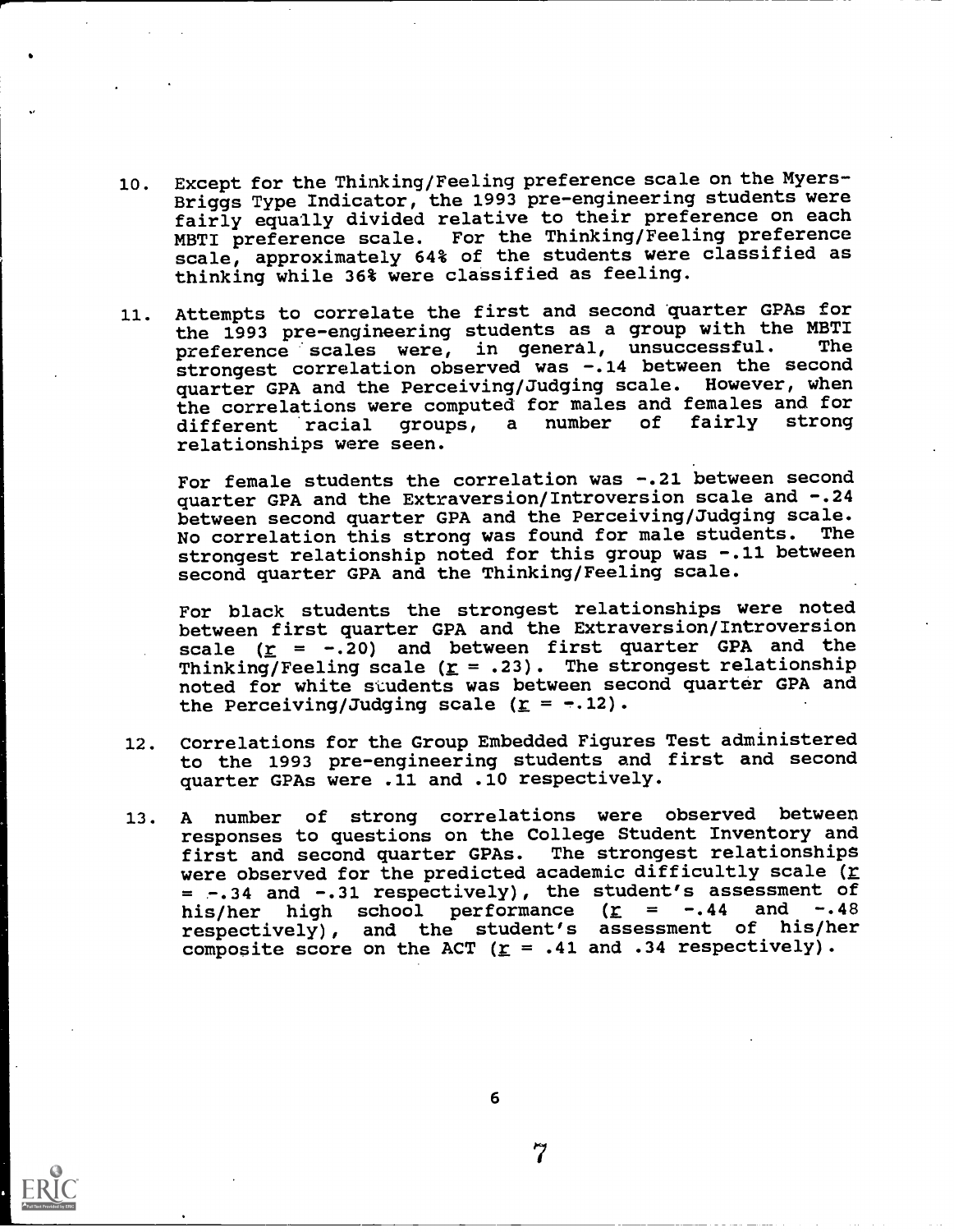14. Multiple regression analysis showed a strong relationship (regression coefficient of .61) between first quarter GPA and ACT math scores, self-reported high school grades, the study habits scale of the CSI, scores on the Group Embedded Figures Test, the highest educational level of the student's father, and the student's self-rating of his/her academic preparation.

A similar analysis for the second quarter GPA (regression coefficient of .57) showed the important independent variables to be ACT math scores, self-reported high school grades, scores on the study habits scale of the CSI, and the highest educational level of the student's mother.

- 15. Black/white comparisons on the overall grade index from the high school transcripts of 1991 freshmen pre-engineering<br>students revealed no significant differences. According to students revealed no significant differences. these high school transcript data for the freshmen preengineering students in the fall of 1991, the blacks made grades as good as those of the whites in high school.
- 16. There were no significant differences in the amount of time persisters and dropouts from engineering spent in class, studying, watching television, or working at a place of<br>employment. Persisters did tend to spend more time in Persisters did tend to spend more time in nonacademic university activities (e.g., fraternity/sorority, intramural sports, clubs, band, etc.).
- 17. Regarding ratings of instruction in mathematics, science, and other courses, students tended to see their professors as being organized, genuinely interested in teaching, and willing to help students individually. Mean composite ratings across nine items by persisters and dropouts were not significantly different for mathematics and science courses, but the composite mean rating by dropouts of other courses was significantly higher than that by persisters.
- 18. When dropouts were asked what they had liked while in engineering, 16.13% of the blacks as compared to 4.48% of the whites indicated that they liked the help or tutoring available. A higher percentage of whites (17.24%) indicated that they liked math than was true for the blacks (12.90%). Also worthy of attention is the discrepancy in the percentages of whites (15.52%) and blacks (9.68%) who cited concern and attention demonstrated by faculty and counselors as something they liked.



 $7\,$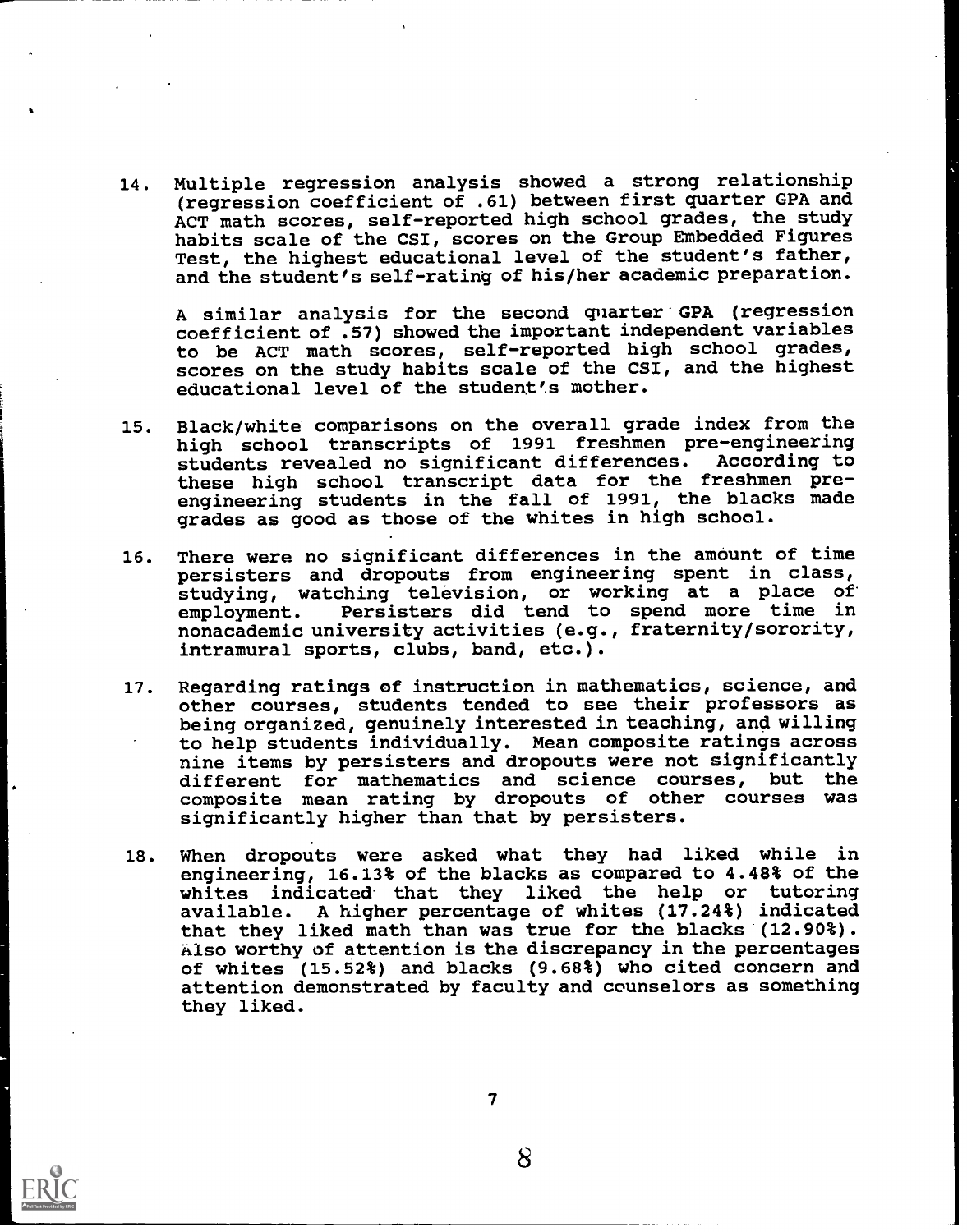- 19. When dropouts were asked what they had\_not liked while in engineering, the percentage of blacks (25.81%) who indicated that they did not like mathematics was substantially higher than the percentage of whites (14.48%). Also a much higher percentage of blacks (22.58%) than of whites (13.79%) indicated that they disliked physics.
- 20. Poor grades were given as the reason for leaving engineering by an overwhelming percentage of the black students (41.94% as compared to 23.79% of the White students). Other reasons for leaving engineering cited by a number of the black students were that they preferred another major (25.81%), did not like engineering or lost interest (16.13%), or had problems with specific courses (12.90%).

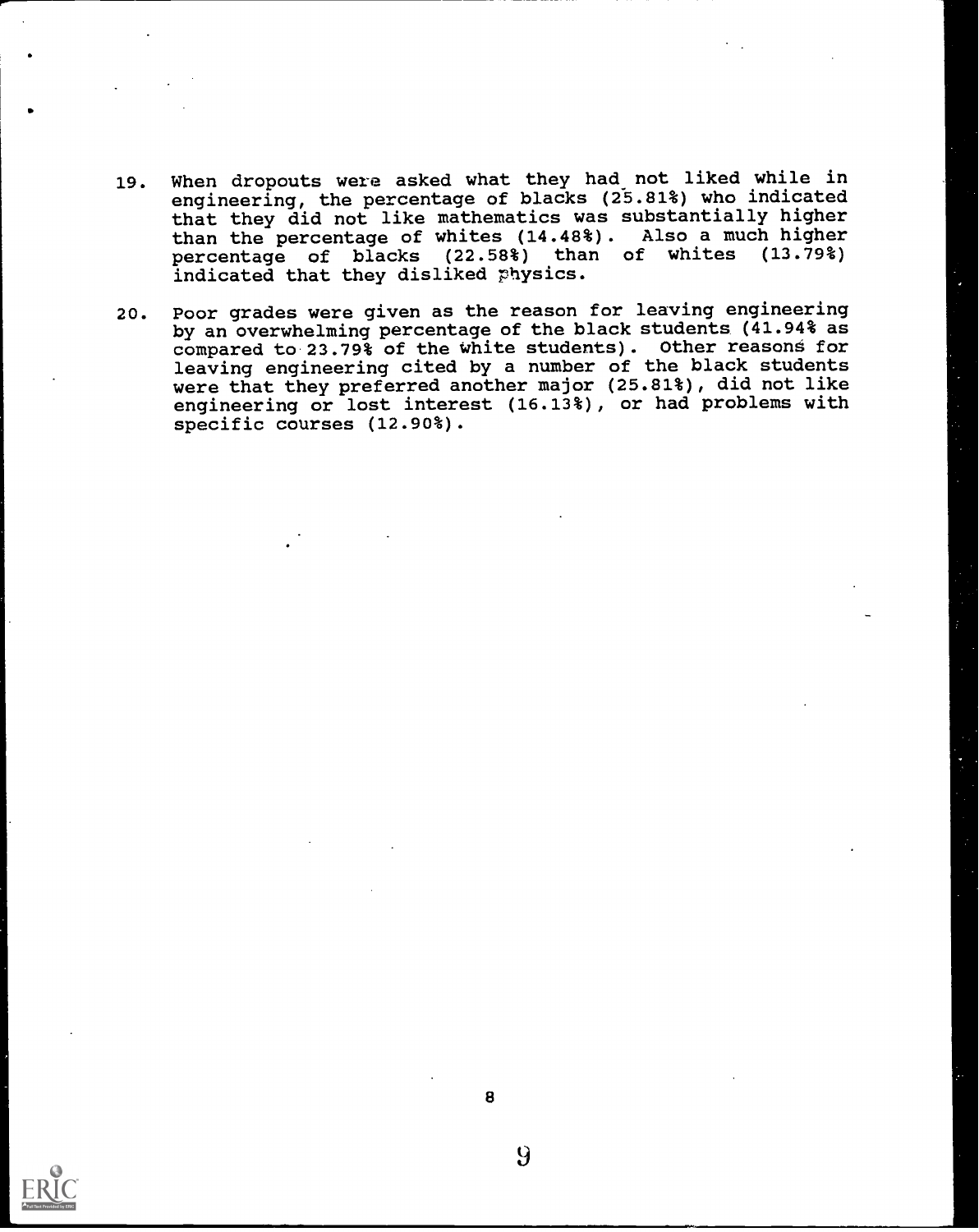## QUALITY IMPROVEMENT

#### College Goal

The initial goal was to develop a means for defining and assessing quality as it relates to instructional, research, and outreach programs. A subsequent goal is to employ results to guide continuous quality improvement in the College of Engineering.

#### General Process

In October of,1993, the College of Engineering began to investigate how to integrate the philosophy of continuous quality improvement into its instructional program. A Quality Standards Committee was formed. One of their early undertakings was to determine how well those constituents who derive a benefit or advantage from an activity or process carried out under the auspices of the College of Engineering feel that their needs are being met.

#### Constituents

Constituent groups were students (both undergraduate and graduate) , faculty, industry, and alumni. Initial data collections were limited to these groups.

#### Sources of Data

Each constituent group provided data via questionnaires or students and faculty were asked to judge which attributes were important to the quality of engineering programs and at what level their expectations were being met relative to implementing each attribute. Alumni were asked to provide information on the importance of instructional program attributes and how well their expectations were met for those attributes. Business and industry representatives were asked to be sources of information on important attributes for program important attributes for program<br>mation on emplovment. Results from graduates as well as for information on employment. Results from<br>the survey of undergraduate students, graduate students, and the survey of undergraduate students, graduate students, faculty in the College of Engineering are being reported here.

### Student/Faculty Results Related to Quality Improvement

1. The most important attribute identified by each group was different. The undergraduate students consider "a curriculum that prepares one to pass professional licensure examinations" to be the most important attribute of the instructional program. Graduate students consider "support for graduate teaching and research assistantships" +o be the most important<br>attribute. while the faculty :onsider "engineering attribute, while the faculty :onsider accreditation" to be the most important attribute.

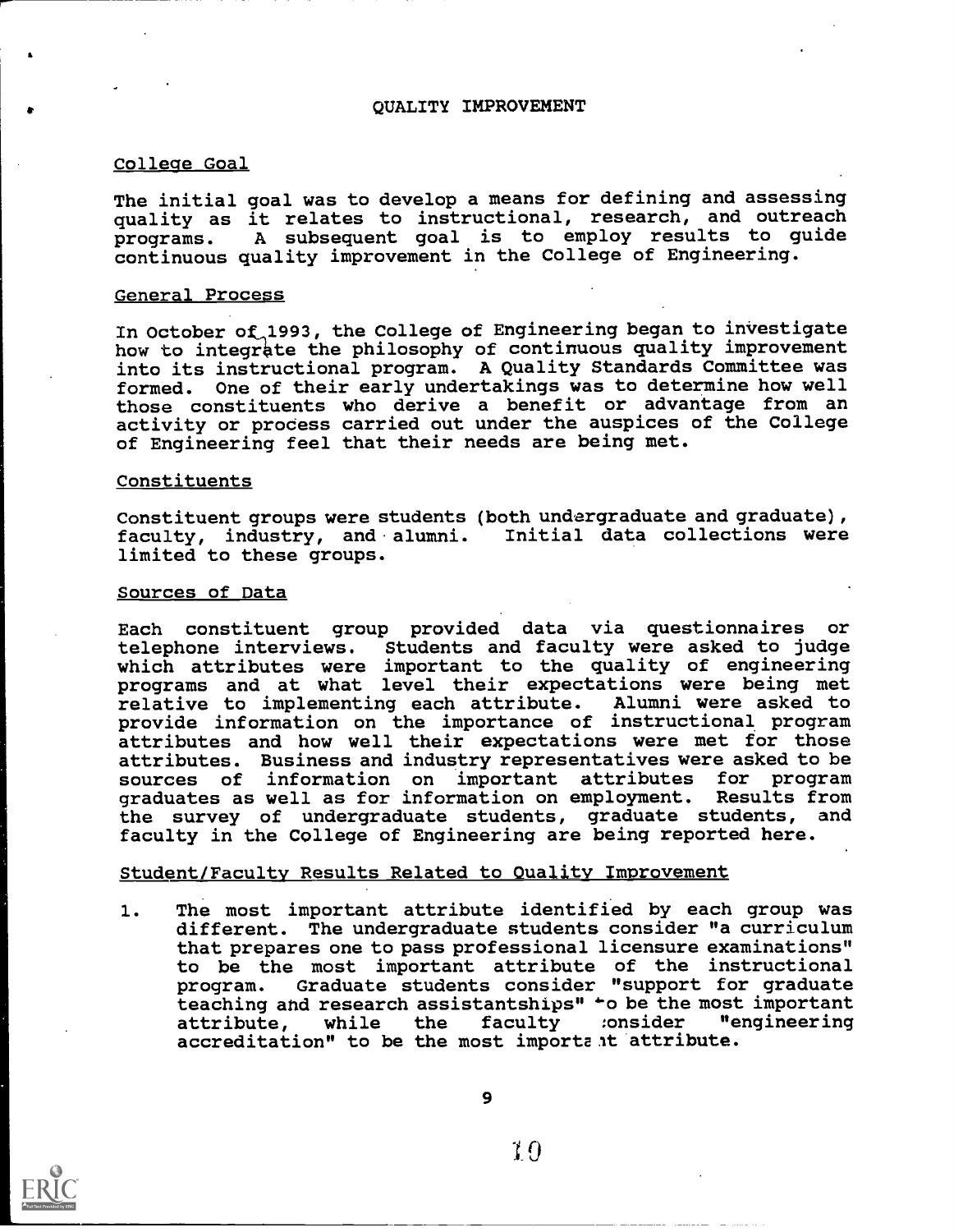- 2. A significant difference of opinion exists between the undergraduate students and the faculty relative to the importance of a curriculum that prepares one to pass importance of a curriculum that prepares one to pass professional licensure examinations. students consider this attribute to be the most important of the instructional program while the faculty place it in the bottom third of their attribute list relative to importance.
- 3. All groups consider engineering accreditation to be a very important attribute. The faculty rate this attribute as the most important. The undergraduate students rate it as the second most important, while the graduate students rate it as the fifth most important. All three ratings are in the top<br>third of each respective attribute list relative to each respective attribute list relative importance.
- 4. Financial support is, in general, an important issue for all<br>groups of respondents. Every attribute listed in the Every attribute listed in Financial Support -category for undergraduate students and graduate students is rated in the top one third of all attributes for importance. Four of the six attributes in the Financial Support category of the faculty survey are also rated in the top one third of all attributes for importance.
- 5. Employment after graduation is an important concern for all groups of respondents. "Graduates who are sought by potential employers" is rated the third most important attribute by the faculty and graduate students and the eleventh most important attribute by undergraduate students.
- 6. Group working experiences do not appear to be highly valued by any of the respondent groups. The undergraduate students any of the respondent groups. place only two of the five attributes listed in this category within the top one third of all attributes for importance. Graduate students place only one of the four attributes listed in the <u>Group Working Experience</u> category in the top one third of their attributes list, while the faculty place none of the three attributes in this category in the top one third of their attributes list.



10